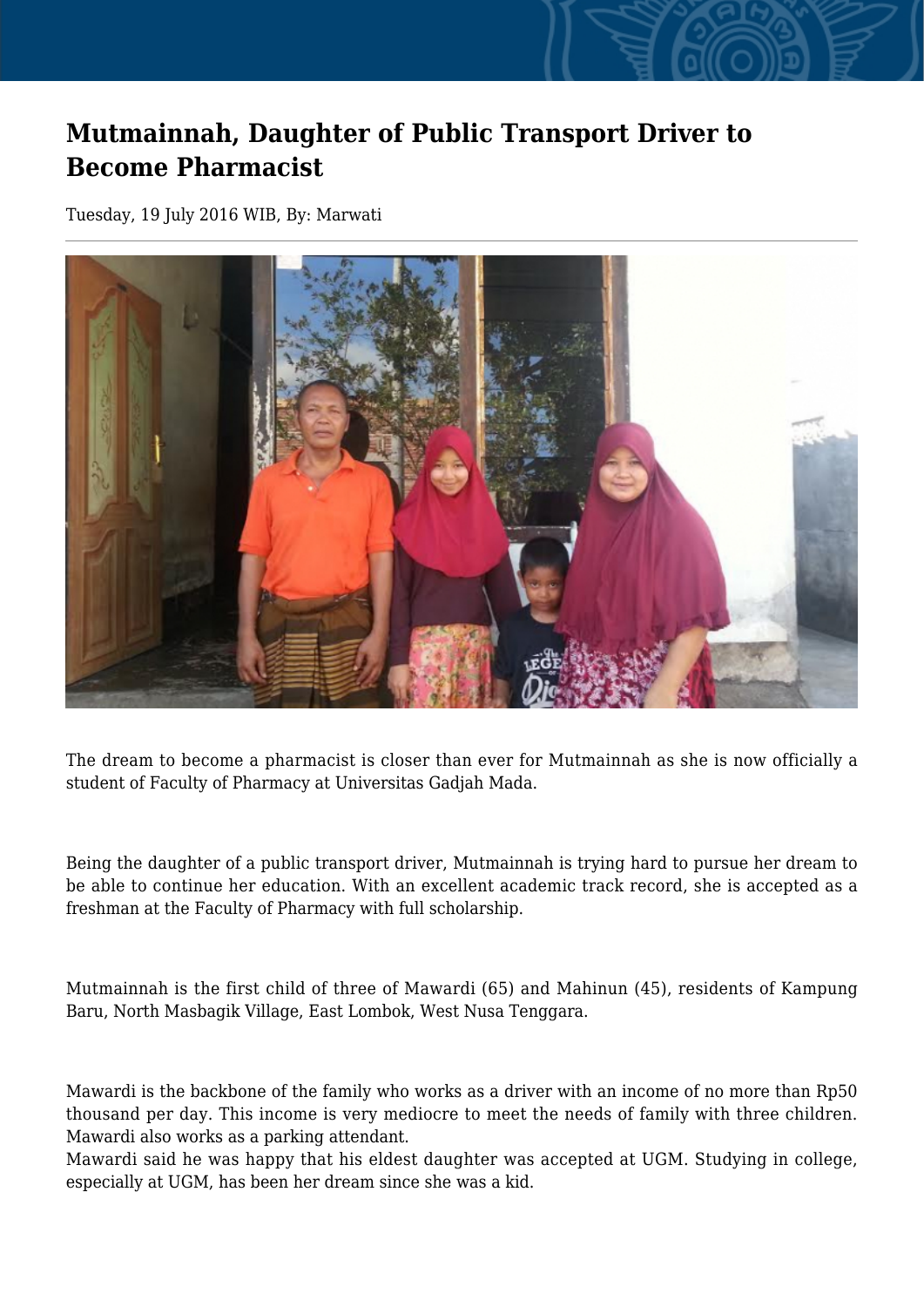"Thank God, I can only say thanks, what more can I say. Her dream to go to college eventually comes true," Mawardi said at his house recently.

He is so proud of his daughter that he could not stand it. In fact, he was acting crazy since every time he met his neighbors or anyone else, he could not stop telling them that his daughter has been accepted at top university, namely UGM.

"Finally, so many do not look down on us again, the daughter of a public transportation driver is accepted at UGM. Wheel of life goes on," he said as he shed tears with emotion.

Many people, relatives, neighbors, and friends, offer help to support his daughter to study at UGM. In fact, the Vice Regent of East Lombok also helped provide assistance.

Although underpriviledged, Mawardi wishes all his children would obtain a decent education up to college. He will be gone to great lengths in order to realize it. Luckily, his children are diligent and high achievers.

"I want the children to be well-educated, not like me. I hope they have better life and become successful persons who can help her sisters and make her parents proud," he hoped.

He didn't expect much of his daughter, he only wants her to always remember God and always spread kindness wherever she is.

"Every time we do good, we will be given good as well," he said.

Iin said that she never imagined to be able to study at UGM. With her family condition, she never imposes her dream to go to college to come true.

However, the condition did not break her endeavor in achieving her dream. Determination, willpower, and efforts were huge factors that contribute to her success. Since elementary school, she has always been on the top three. Not only that, in high school she represented her school in the Chemistry and Biology Olympiad at the district level.

"I am very happy to be accepted as a student at UGM thanks to the prayers and support of my